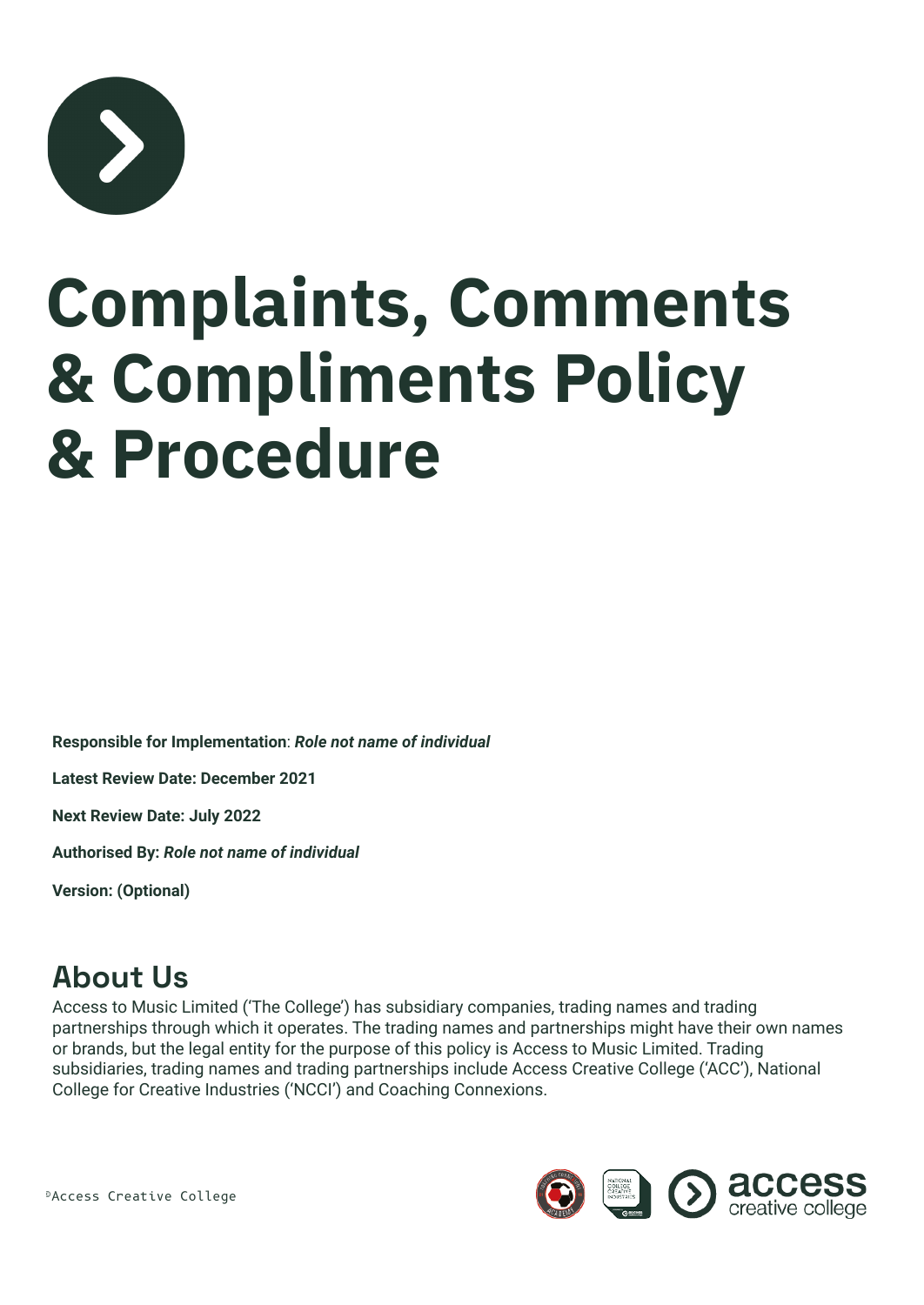

# **CONTENTS**

| <b>POLICY STATEMENT</b>                               |   |
|-------------------------------------------------------|---|
| <b>APPLICATION</b>                                    | 3 |
| Procedure for formal complaints                       | 3 |
| Appeals                                               | 5 |
| Information requests and data subject access requests | 6 |
| Complaint Reporting (Office Use Only)                 | 6 |
| Compliments                                           |   |





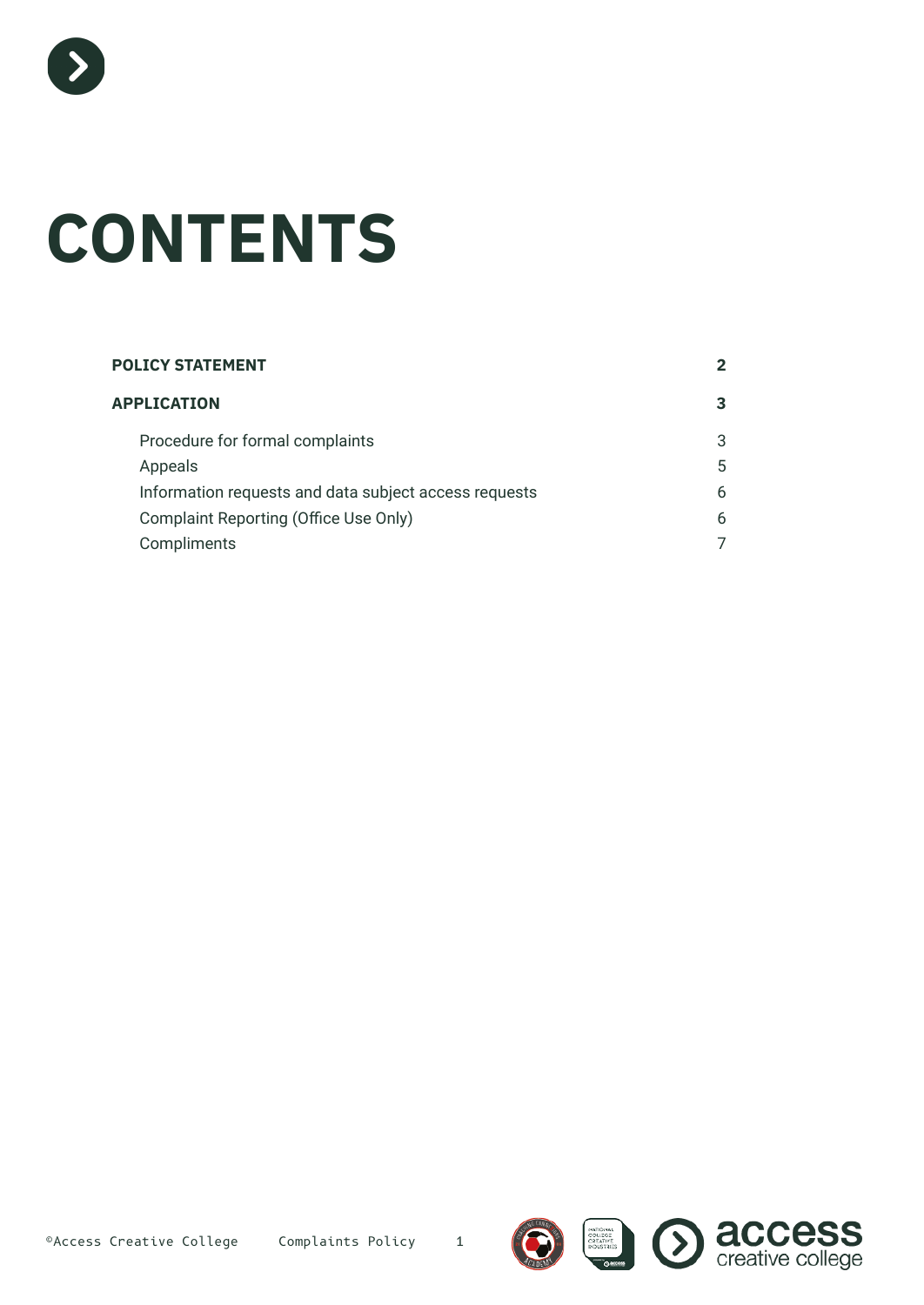

### **Policy Statement**

Access Creative College is committed to providing the best possible service for all of its learners (and for visitors and partners). We do however acknowledge that learners can at times feel dissatisfied and are entitled to have their concerns listened to and addressed. In such cases, the college wishes to respond quickly and effectively.

Normally, learners are invited to raise their concerns in the first instance with the appropriate tutors and then with the centre manager as a complaint can often be resolved quickly and simply in this way. However, if learners are not satisfied with the response made by the centre manager, or do not wish to use this route, they may make a formal complaint instead.

With regards to learners studying on HE programmes validated by Nottingham and Trent University, following initial complaints raised in line with the Access Creative College procedures, which remain unresolved, then appropriate escalation routes are via NTU in accordance with their arrangements, the details of which can be found **[here.](https://www.ntu.ac.uk/studenthub/my-course/student-handbook/making-a-complaint)**

The procedure for making a complaint is set out below and is also presented in a user-friendly guide, entitled: **'How to make a formal complaint, comment or [compliment'.](https://docs.google.com/document/d/1ydrO7slRN4tNbhJ1_nV1jYmqdeiyE4Ygl_hb4vQCx1U/edit#)** This can be emailed or posted to learners/parents on request.



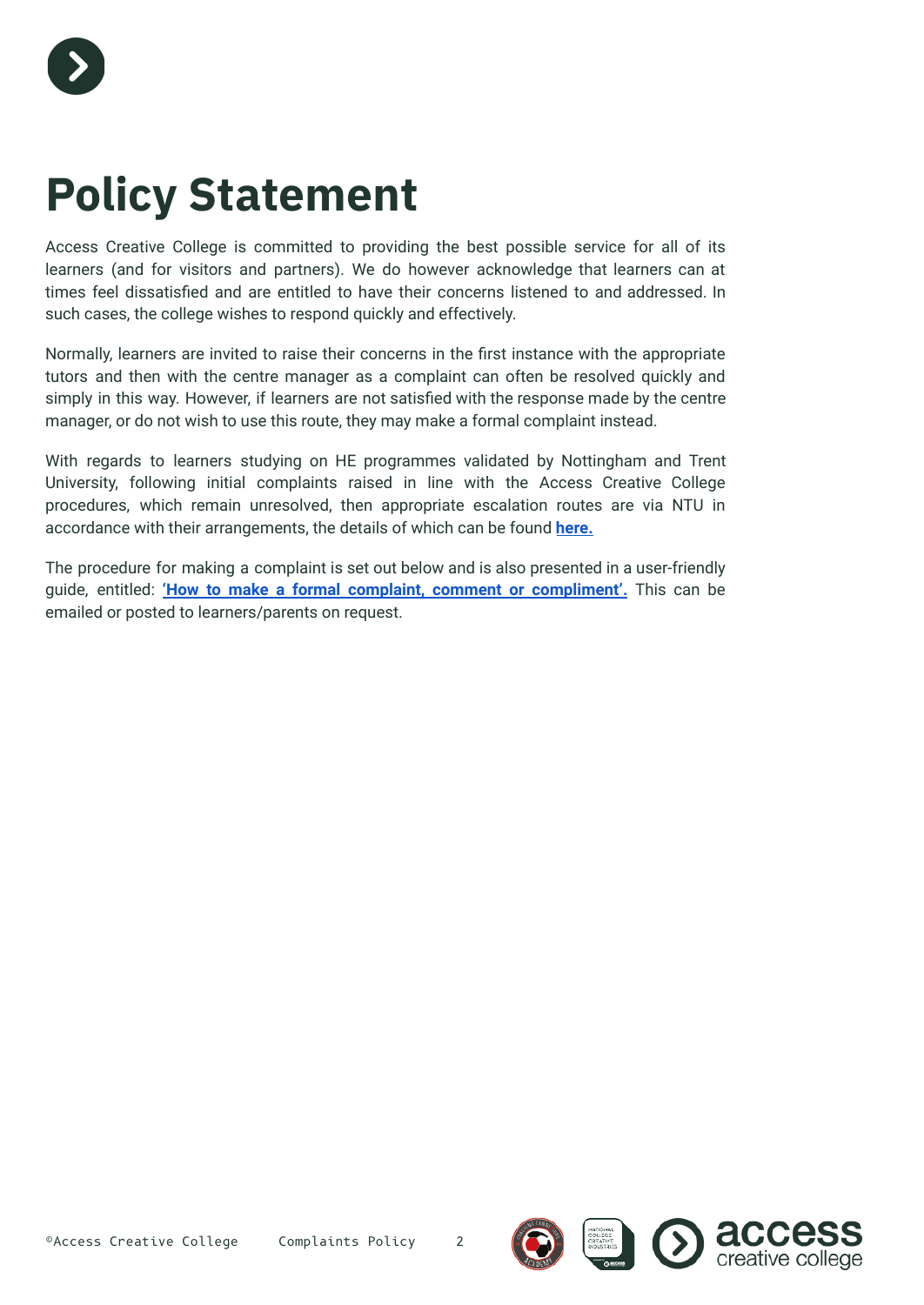

### **Application**

These procedures are primarily for the use of all learners (or their parents or guardians) of the college. In addition, they may be also used by any visitors or partners who make permitted use of college services, facilities and premises. In most circumstances, any staff wishing to initiate a complaint should use other, appropriate People Services procedures.

#### **Procedure for Formal Complaints**

| <b>Step</b>      | <b>Process</b>                                                                                                                                                                                                                                                                                                                                                                                                                                                                                                             | <b>Who</b>                                                                                                            |
|------------------|----------------------------------------------------------------------------------------------------------------------------------------------------------------------------------------------------------------------------------------------------------------------------------------------------------------------------------------------------------------------------------------------------------------------------------------------------------------------------------------------------------------------------|-----------------------------------------------------------------------------------------------------------------------|
| $\mathbf{1}$ .   | If a learner, their parent or guardian, visitor or partner wishes<br>to make a formal complaint, comment or compliment, they<br>either<br>complete<br>email<br>can<br>an<br>ccc.admin@accesstomusic.ac.uk or complete a CCC form.<br>Learners, their parents or guardians, visitors or partners may<br>also submit a complaint, comment or compliment by letter.<br>The complaint should be addressed to the Complaints,<br>Comments and Compliments (CCC) Department.                                                     | Learner/<br>parent or<br>guardian/<br>visitor/partner<br>Making a<br>formal<br>complaint,<br>comment or<br>compliment |
| 2.               | All formal complaints (including any sent by letter, email or<br>via phone call) sent via reception are logged, and then sent<br>to the CCC Administrator for further action. This will include<br>sending a standard acknowledgement/holding email to the<br>complainant. Complaints addressed to the Head of Quality<br>and Compliance are similarly logged and passed to the CCC<br>Administrator.                                                                                                                      | Reception<br>staff;<br>CCC<br>Administrator                                                                           |
| 3.               | The CCC Administrator will send an acknowledgement email<br>complainant within<br>five working days.<br>to<br>the<br>Any<br>complainants who specifically request the full CCC Policy<br>and Procedures should also be sent this document. If a<br>complaint has been submitted via email in the first instance,<br>the CCC Administrator can confirm receipt of the complaint<br>via email instead of a letter, and continue corresponding with<br>the complainant via email, if this is the complainant's<br>preference. | CCC<br>Administrator                                                                                                  |
| $\overline{4}$ . | form/letter/<br>the customer's<br>complaint<br>of<br>A<br>copy<br>email/phone transcript, and any previous information<br>pertaining to the complaint will be sent by the CCC<br>Administrator to be investigated and resolved by the Head of<br>Quality and Compliance.                                                                                                                                                                                                                                                   | CCC<br>Administrator                                                                                                  |







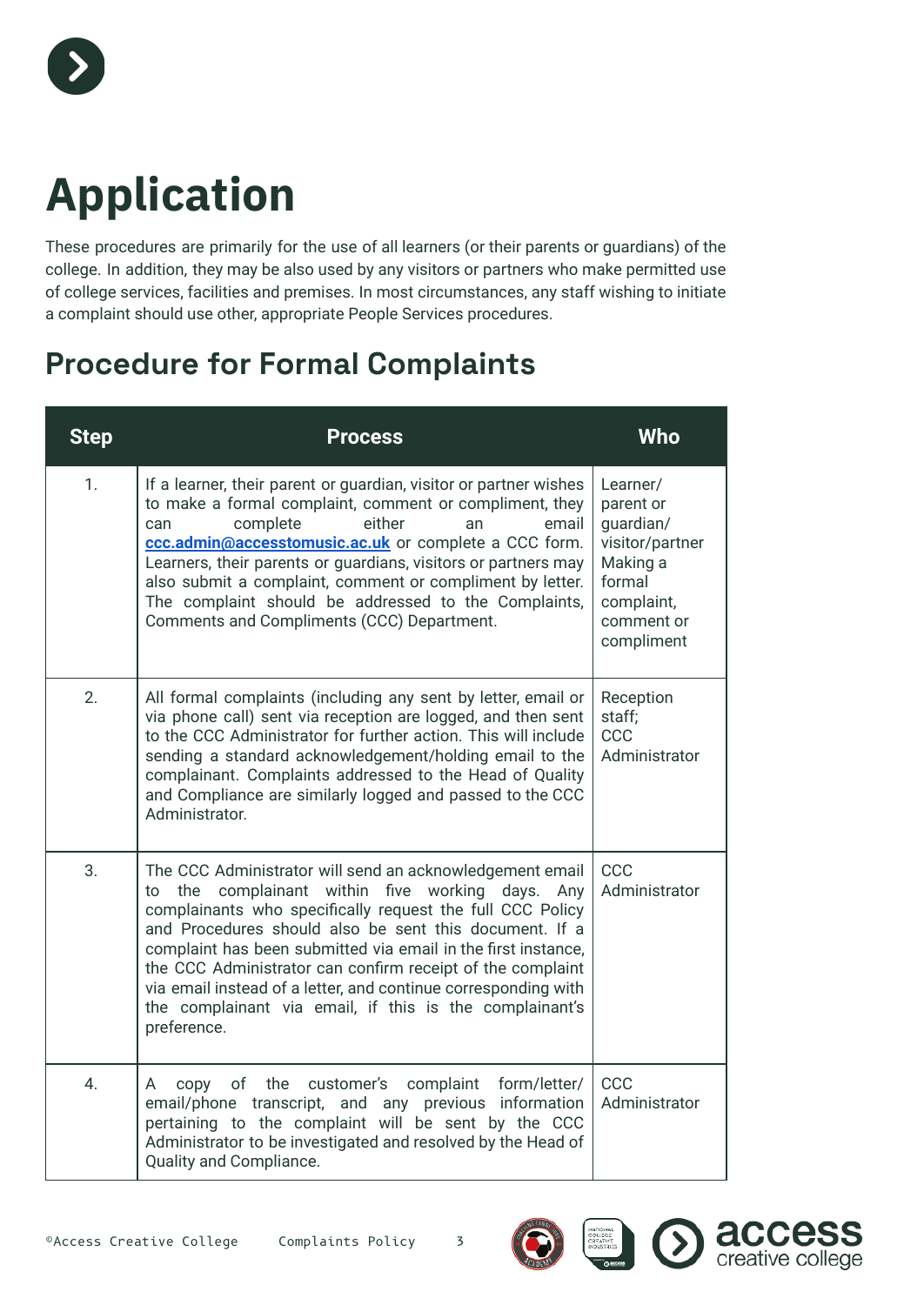

| 5.<br>Upon receipt of the complaint, the Head of Quality and<br>CCC<br>Compliance will respond to acknowledge that they will be<br>Administrator<br>investigating the complaint. They may request to interview<br>the relevant parties as appropriate and examine any<br>(including<br>student<br>email<br>evidence<br>records<br>data,<br>communications, or other written records, as appropriate to<br>the complaint). The investigator will also review any systems<br>relevant to the complaint.<br>6.<br>Head of<br>The investigator might require access to sensitive personal<br>data (under the Data Protection Act and GDPR compliance)<br>Quality and<br>in order to arrive at a sound conclusion. The investigator will<br>Compliance/<br>Investigator<br>handle such information with due regard to its sensitivity,<br>only sharing it with any others who need to know it as part of<br>the investigation. The complainant submitting a formal<br>complaint should be aware that the above information will<br>be made available under these conditions as part of an<br>investigation.<br>7.<br>Head of<br>The investigator will endeavour to complete the investigation<br>within 15 working days, and then issue a letter (or email if<br>Quality and<br>preferred) to the complainant, which summarises the<br>Compliance /<br>conclusions or outcomes. This letter/email should also state<br>Investigator<br>that the investigation is both complete and now regarded as<br>closed (using the wording in the sample letter/email). Note -<br>If the investigation is found to be taking longer to complete,<br>the investigator must send an interim letter or email to the<br>complainant, summarising progress and ongoing action,<br>within the said 15 working days. Copies of written responses<br>must also be sent to the Head of Quality and Compliance to<br>inform the tracking process.<br>8.<br>If the complainant still regards the matter as unresolved, but<br>Head of<br>presents no information meriting further investigation, the<br>Quality and<br>investigator then writes to advise the complainant of how to<br>Compliance/<br>appeal (see sample letter/email).<br>investigator<br>9.<br>Head of<br>At the conclusion of the complaint, the investigator will<br>return their report to the CCC Administrator, together with all<br>Quality and<br>other documentation relevant to the investigation. The CCC<br>Compliance/<br>Administrator will retain all documentation relating to the<br>investigator<br>complaint, such that it can be easily retrieved if required for<br>an Appeal. The CCC Administrator reviews the returned<br>documentation and, if complete, sends this to the Head of<br>Quality and Compliance to be signed off. |  |  |
|-----------------------------------------------------------------------------------------------------------------------------------------------------------------------------------------------------------------------------------------------------------------------------------------------------------------------------------------------------------------------------------------------------------------------------------------------------------------------------------------------------------------------------------------------------------------------------------------------------------------------------------------------------------------------------------------------------------------------------------------------------------------------------------------------------------------------------------------------------------------------------------------------------------------------------------------------------------------------------------------------------------------------------------------------------------------------------------------------------------------------------------------------------------------------------------------------------------------------------------------------------------------------------------------------------------------------------------------------------------------------------------------------------------------------------------------------------------------------------------------------------------------------------------------------------------------------------------------------------------------------------------------------------------------------------------------------------------------------------------------------------------------------------------------------------------------------------------------------------------------------------------------------------------------------------------------------------------------------------------------------------------------------------------------------------------------------------------------------------------------------------------------------------------------------------------------------------------------------------------------------------------------------------------------------------------------------------------------------------------------------------------------------------------------------------------------------------------------------------------------------------------------------------------------------------------------------------------------------------------------------------------------------------------------------------------------------------------------------------------------------------------------------------------------------|--|--|
|                                                                                                                                                                                                                                                                                                                                                                                                                                                                                                                                                                                                                                                                                                                                                                                                                                                                                                                                                                                                                                                                                                                                                                                                                                                                                                                                                                                                                                                                                                                                                                                                                                                                                                                                                                                                                                                                                                                                                                                                                                                                                                                                                                                                                                                                                                                                                                                                                                                                                                                                                                                                                                                                                                                                                                                               |  |  |
|                                                                                                                                                                                                                                                                                                                                                                                                                                                                                                                                                                                                                                                                                                                                                                                                                                                                                                                                                                                                                                                                                                                                                                                                                                                                                                                                                                                                                                                                                                                                                                                                                                                                                                                                                                                                                                                                                                                                                                                                                                                                                                                                                                                                                                                                                                                                                                                                                                                                                                                                                                                                                                                                                                                                                                                               |  |  |
|                                                                                                                                                                                                                                                                                                                                                                                                                                                                                                                                                                                                                                                                                                                                                                                                                                                                                                                                                                                                                                                                                                                                                                                                                                                                                                                                                                                                                                                                                                                                                                                                                                                                                                                                                                                                                                                                                                                                                                                                                                                                                                                                                                                                                                                                                                                                                                                                                                                                                                                                                                                                                                                                                                                                                                                               |  |  |
|                                                                                                                                                                                                                                                                                                                                                                                                                                                                                                                                                                                                                                                                                                                                                                                                                                                                                                                                                                                                                                                                                                                                                                                                                                                                                                                                                                                                                                                                                                                                                                                                                                                                                                                                                                                                                                                                                                                                                                                                                                                                                                                                                                                                                                                                                                                                                                                                                                                                                                                                                                                                                                                                                                                                                                                               |  |  |
|                                                                                                                                                                                                                                                                                                                                                                                                                                                                                                                                                                                                                                                                                                                                                                                                                                                                                                                                                                                                                                                                                                                                                                                                                                                                                                                                                                                                                                                                                                                                                                                                                                                                                                                                                                                                                                                                                                                                                                                                                                                                                                                                                                                                                                                                                                                                                                                                                                                                                                                                                                                                                                                                                                                                                                                               |  |  |



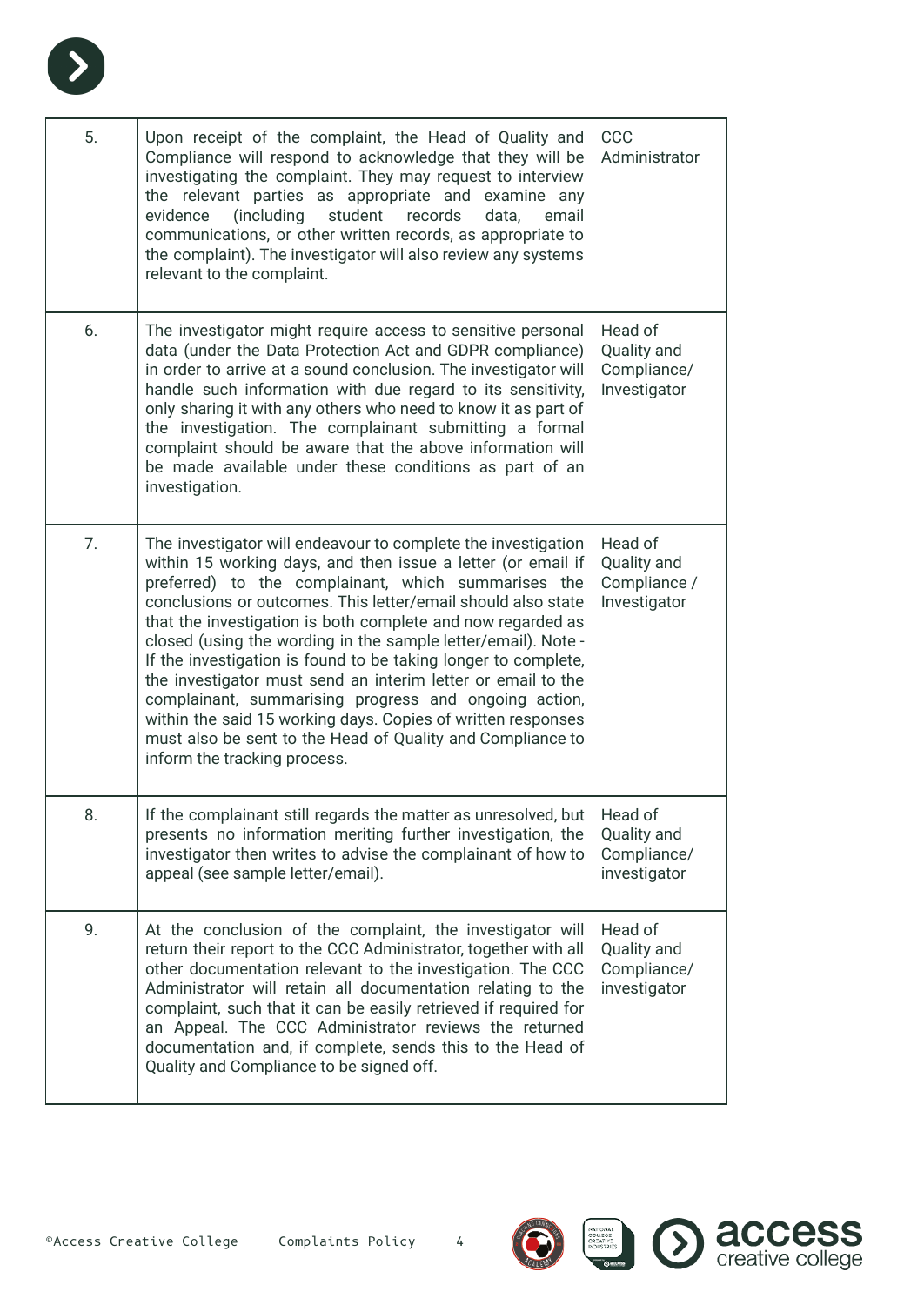

#### **Appeals**

| 10. | The complainant may appeal against a decision if they<br>regard the complaint as still unresolved. The complainant<br>should appeal in writing to the CCC Administrator within 15<br>working days from the date that the final response was sent<br>by the college. The letter/email/phone call of appeal must<br>indicate what the complainant's reasons are for appealing<br>against the investigator's conclusions.                                          | Complainant<br>CCC<br>Administrator                   |
|-----|-----------------------------------------------------------------------------------------------------------------------------------------------------------------------------------------------------------------------------------------------------------------------------------------------------------------------------------------------------------------------------------------------------------------------------------------------------------------|-------------------------------------------------------|
| 11. | The Head of Quality and Compliance will review the<br>documentation, via an appeals panel or the ELT. This review<br>will consider whether or not the investigation has been fair,<br>sufficiently thorough, and proportionate in its judgements. It<br>will not involve a re-hearing of the complaint, nor a meeting<br>with the complainant unless the investigation is found to<br>have been unsatisfactory and further investigatory work is<br>required.   | <b>CCC Manager</b>                                    |
| 12. | The Head of Quality and Compliance will review the<br>documentation, via an appeals panel if necessary. This<br>review will consider whether or not the investigation has<br>been fair, sufficiently thorough, and proportionate in its<br>judgements. It will not involve a re-hearing of the complaint,<br>nor a meeting with the complainant unless the investigation<br>is found to have been unsatisfactory and further<br>investigatory work is required. | Head of<br>Quality and<br>Compliance/<br>investigator |
| 13. | The decision of the Head of Quality and Compliance /<br>investigator/appeals panel will be sent to the complainant<br>within 15 working days, and copied to the CCC Administrator.<br>This decision will be final.                                                                                                                                                                                                                                              | Head of<br>Quality and<br>Compliance/<br>investigator |

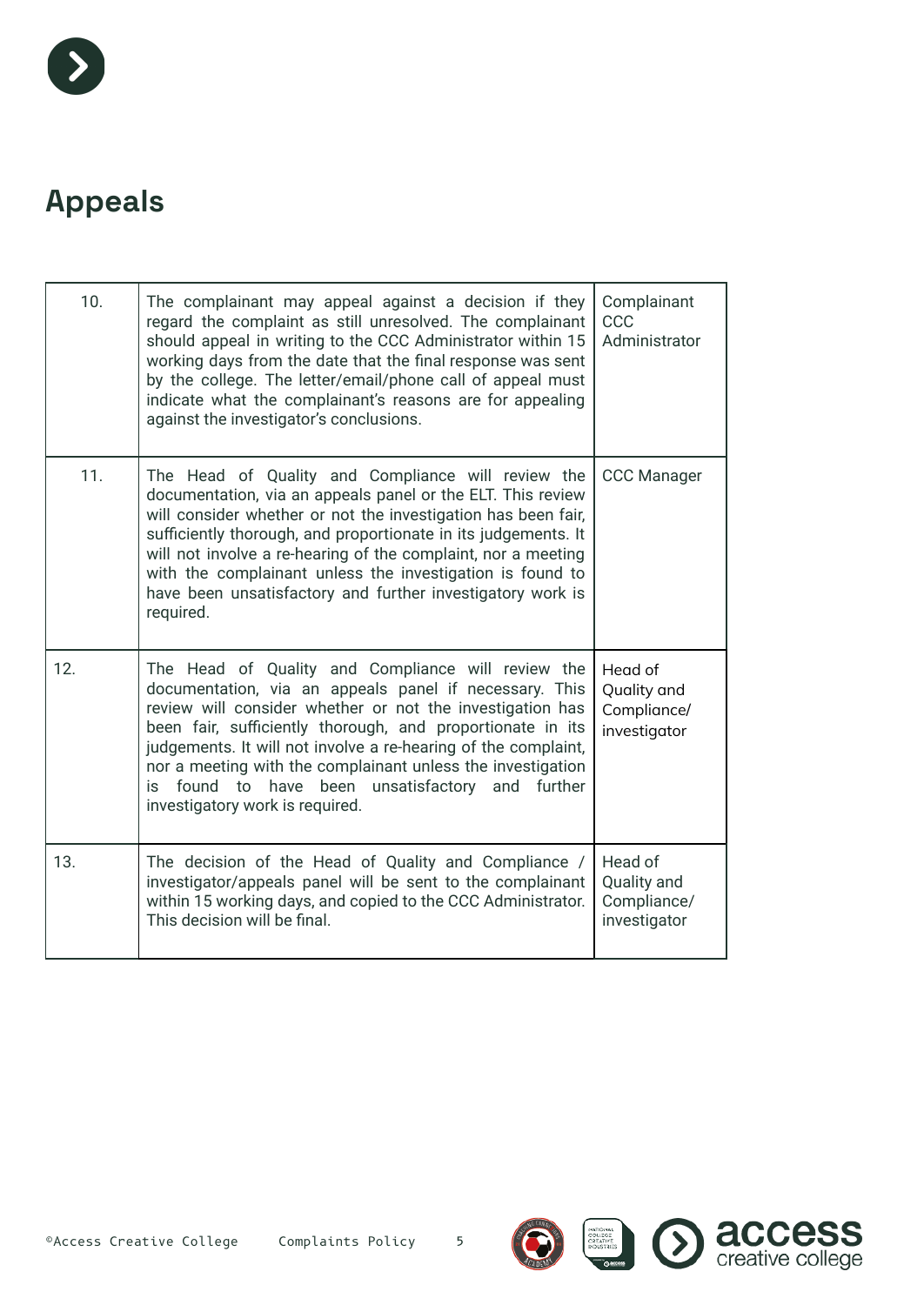

| 14. | If the complainant is still dissatisfied, they can write to the   Learner/parent<br>Education and Skills Funding Agency. This should only be<br>done after all stages of the college's complaints and<br>subsequent appeals processes have been exhausted. Note -<br>For students engaged on HE programmes validated by<br>Nottingham and Trent University, following initial complaints<br>raised in line with the Access Creative College procedures,<br>which remain unresolved, then appropriate escalation routes<br>are via NTU in accordance with their arrangements, the<br>details of which can be found via the following link:<br>https://www4.ntu.ac.uk/current_students/resources/student<br>_handbook/complaints_summary/index.html |  |
|-----|---------------------------------------------------------------------------------------------------------------------------------------------------------------------------------------------------------------------------------------------------------------------------------------------------------------------------------------------------------------------------------------------------------------------------------------------------------------------------------------------------------------------------------------------------------------------------------------------------------------------------------------------------------------------------------------------------------------------------------------------------|--|

#### **Information Requests and Data Subject Access Requests**

| Our DSAR / Information Request policy and form is available   Learner/parent<br>15.<br>by emailing <b>dataprotection@accesstomusic.ac.uk.</b><br>Any requests for information / formal DSAR received by a   Administrator<br>member of staff must be forwarded without delay to   Head of Quality<br>dataprotection@accesstomusic.ac.uk. | <b>CCC</b><br>and<br>Compliance/<br>investigator |
|------------------------------------------------------------------------------------------------------------------------------------------------------------------------------------------------------------------------------------------------------------------------------------------------------------------------------------------|--------------------------------------------------|
|------------------------------------------------------------------------------------------------------------------------------------------------------------------------------------------------------------------------------------------------------------------------------------------------------------------------------------------|--------------------------------------------------|

#### **Complaint Reporting (Office Use Only)**

| 16. | A complaint report will be prepared annually to review<br>complaint trends by cause, site, ethnicity and disability. The<br>complaint report will also be submitted to the Head of Quality<br>and Compliance at the end of each academic year for<br>consideration. | <b>CCC</b><br>Administrator<br>Head of<br>Quality and<br>Compliance/<br>investigator |
|-----|---------------------------------------------------------------------------------------------------------------------------------------------------------------------------------------------------------------------------------------------------------------------|--------------------------------------------------------------------------------------|
| 17. | Improvement measures recommended by the investigator<br>will be shared by the investigator with the relevant managers,<br>for action and/or to feed their self-assessment process.                                                                                  | CCCManager                                                                           |